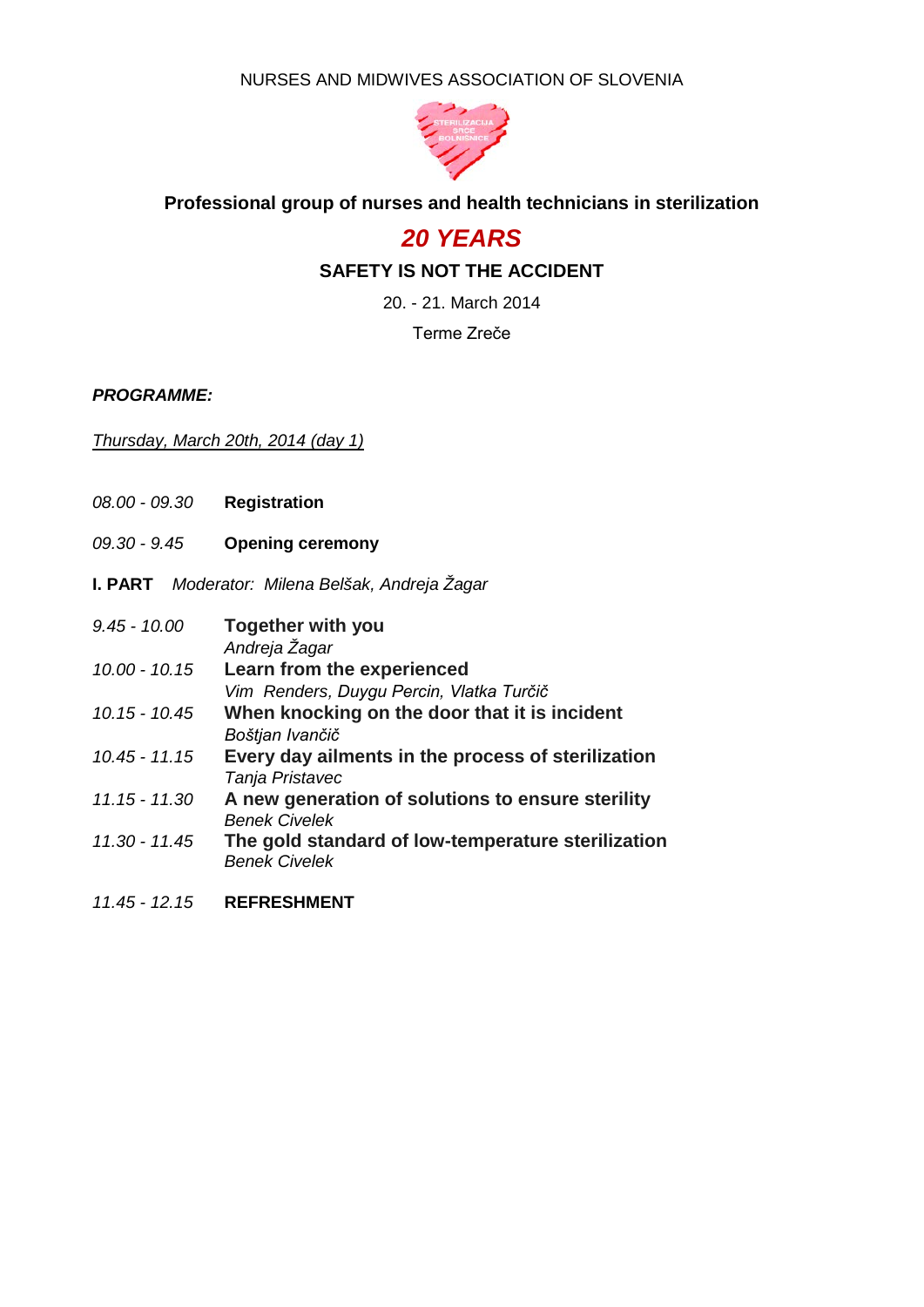- *12.15 - 13.15* **Current threats to the attainment of sterility assurance level** *Duygu Percin*
- *13.15 - 13.35* **Reprocessing of medical devices for single use** *Tone Lovšin*
- *13.35 - 13.55* **Do you know the instruments for single use?** *Sanda Gavranovič*
- *13.55 - 14.05* **Questions and discussion**
- *14.05 - 15.00* **LUNCH**
- **III. PART** *Moderator: Nataša Piletič, Irena Istenič*
- *15.00 - 15.20* **The role of the sterilization after cataract surgery** *Simona Pervinšek 15.20 - 15.40* **The importance of sterilization and sterility in oral surgery** *Jasmina Metelko, Gašper Fortuna*
- *15.40 - 16.50* **Quality monitoring of sterilization process in Slovenian hospitals** (round table) *Miran Rems*
- *16.50 - 17.00* **REFRESHMENT**
- **IV. PART** *Moderator: Albina Gabrovšek, Edija Bavdaž*
- *17.00 - 17.30* **The game rules in the organization of health care** *Nataša Leskovšek*
- *17.30 - 19.00* **How can I help myself, when I am in distress?** *Albina Kokot*
- *19.00* **End of the first day**
- *20.00* **DINNER**